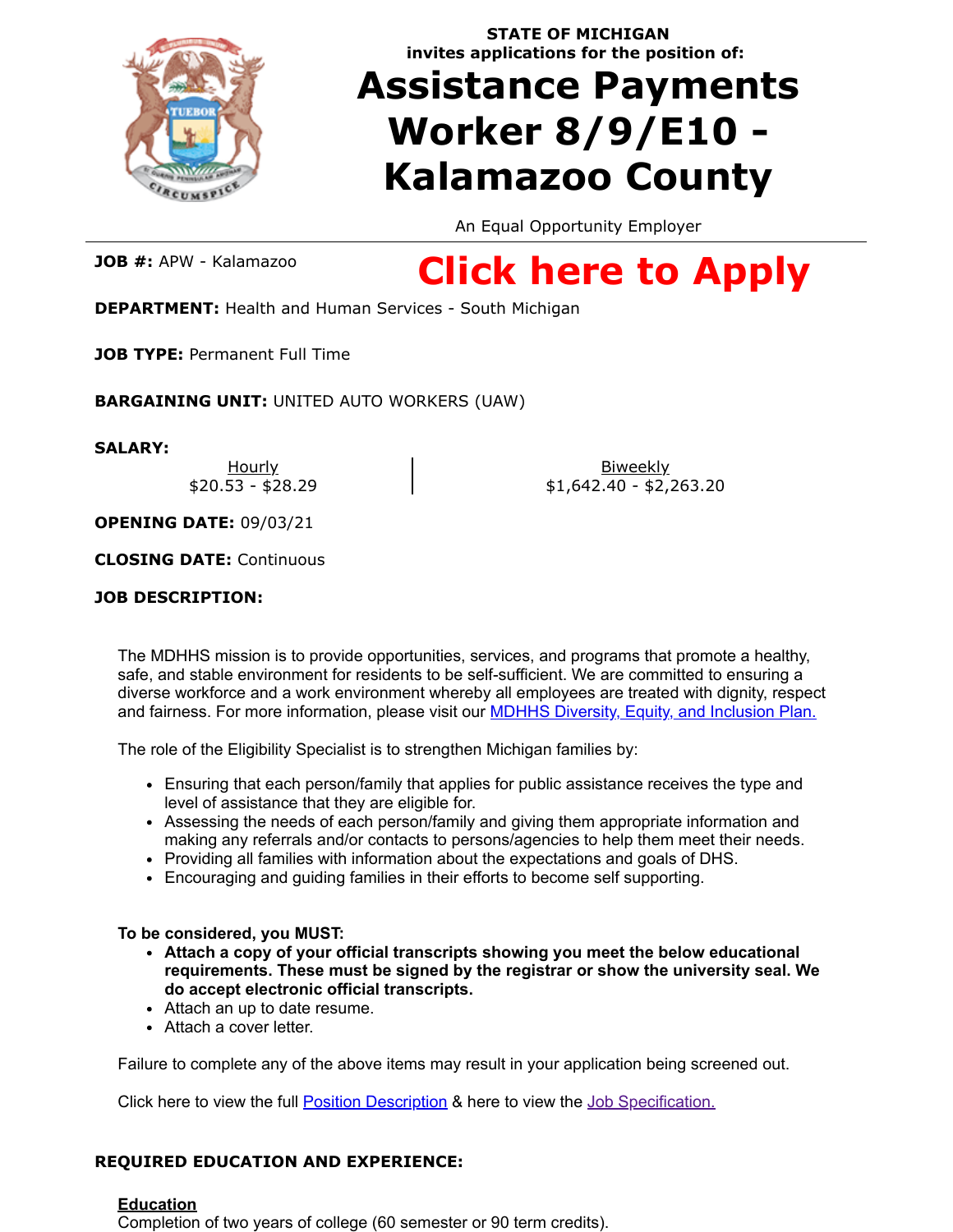### **Experience**

Assistance Payments Worker 8 No specific type or amount is required.

#### Assistance Payments Worker 9

One year of experience equivalent to an Assistance Payments Worker 8, Migrant Program Worker 8, or Family Independence Specialist 9.

#### Assistance Payments Worker E10

Two years of experience equivalent to an Assistance Payments Worker, including one year equivalent to an Assistance Payments Worker 9;

#### OR

Two years equivalent to a Migrant Program Worker, including one year equivalent to a Migrant Program Worker 9;

#### OR

Two years of experience equivalent to a Family Independence Specialist, including one year equivalent to a Family Independence Specialist 10.

## **ALTERNATE EDUCATION AND EXPERIENCE:**

Four years of administrative support experience in a human services or office setting, including two years equivalent to the experienced (E7) level, may be substituted for the education requirement.

Completion of one year of college (30 semester or45 term credits) and three years of administrative support experience in a human services or office setting, including one year equivalent to the experienced (E7) level, may be substituted for the education requirement.

Three years of Home Aide experience, including one year equivalent to a Home Aide E8, may be substituted for the education requirement.

### **ADDITIONAL REQUIREMENTS AND INFORMATION:**

**Your application will be valid for 6 months from the date you apply. To make changes or add attachments, you may reapply.**

**Position Location/Remote Office:** This position may work hybrid (remote/office). The office is located at 427 E. Alcott St. Kalamazoo, MI 49001.

Employees will be provided computers to perform state work. Phones may also be provided for necessary communications. If working remotely, employees will be responsible for providing other components of a remote office at their own expense, including:

- A secure work location that allows privacy and prevents distractions.
- A high-speed internet connection of at least 25 Mbps download and 5 Mbps upload.
- Suitable lighting, furniture, and utilities.

#### **The department reserves the right to close this posting at any time if it is determined that a sufficient number of applications have been received.**

For further information regarding this posting please contact Tami Strzyzykowski at [strzyzykowskit@michigan.gov](mailto:strzyzykowskit@michigan.gov)

Follow us on **LinkedIn** for more job opportunities!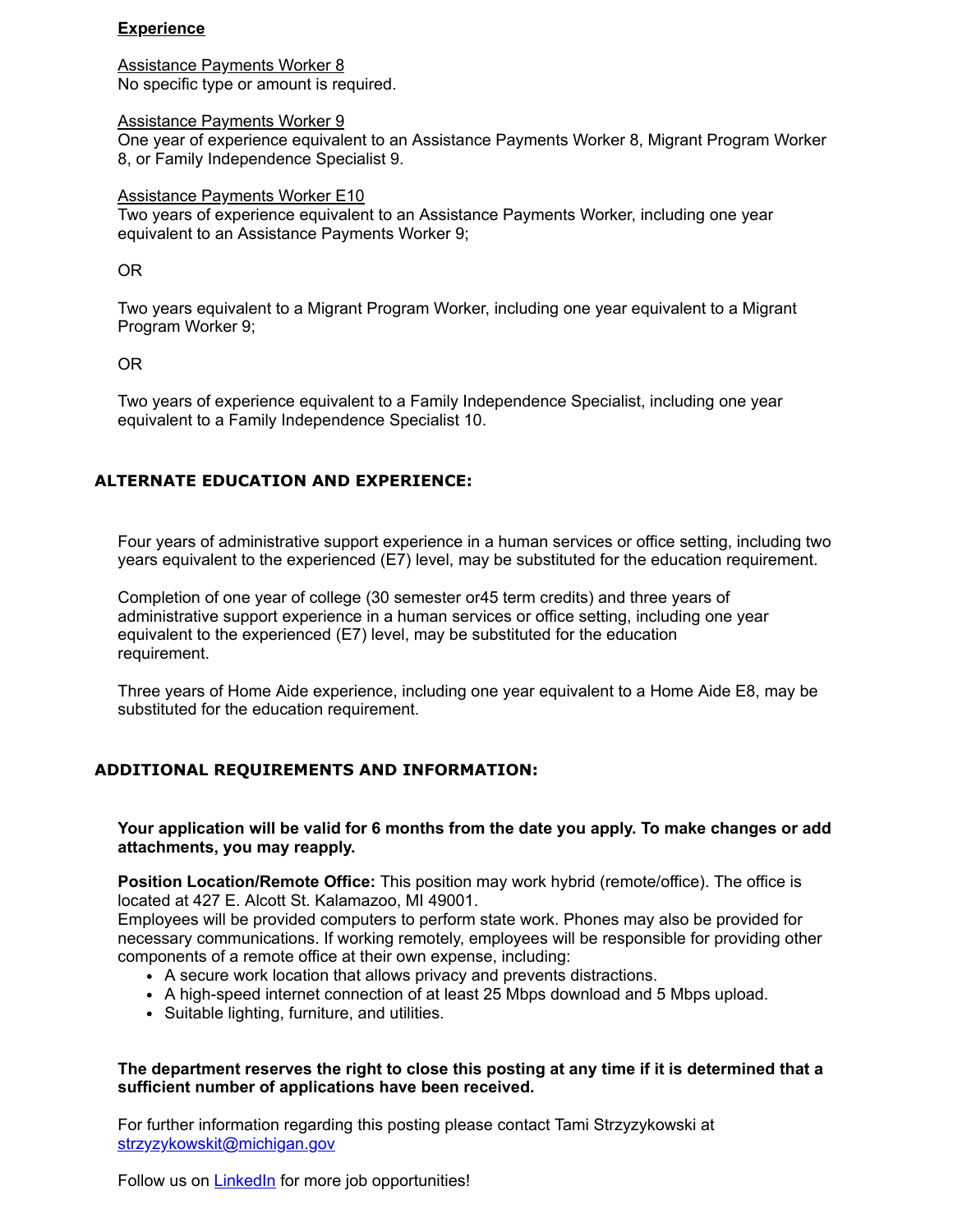MDHHSJobs **[#MDHHSjobs](https://gcc01.safelinks.protection.outlook.com/?url=https%3A%2F%2Fwww.linkedin.com%2Ffeed%2Fhashtag%2F%3Fkeywords%3D%2523MDHHSjobs&data=02%7C01%7CMeyersK3%40michigan.gov%7Cbb395664e318473f2ba808d7d4ae4417%7Cd5fb7087377742ad966a892ef47225d1%7C0%7C0%7C637211717236342604&sdata=7j%2BCer7xuEHLvgJKFMEES23cXpPEDqjazMRdBQiaIA4%3D&reserved=0) [#Veteranfriendly](https://gcc01.safelinks.protection.outlook.com/?url=https%3A%2F%2Fwww.linkedin.com%2Ffeed%2Fhashtag%2F%3Fkeywords%3D%2523Veteranfriendly&data=02%7C01%7CMeyersK3%40michigan.gov%7Cbb395664e318473f2ba808d7d4ae4417%7Cd5fb7087377742ad966a892ef47225d1%7C0%7C0%7C637211717236342604&sdata=yURt0GHFDkqOxf1x%2FkXAAf1aDcqXrYLM8FaEd8C6ouY%3D&reserved=0)** [#Careerswithpurpose](https://gcc01.safelinks.protection.outlook.com/?url=https%3A%2F%2Fwww.linkedin.com%2Ffeed%2Fhashtag%2F%3Fkeywords%3D%2523Careerswithpurpose&data=02%7C01%7CMeyersK3%40michigan.gov%7Cbb395664e318473f2ba808d7d4ae4417%7Cd5fb7087377742ad966a892ef47225d1%7C0%7C0%7C637211717236342604&sdata=ZfRqVL1Qvgn9G62qx5hUeS95AiPR%2FRIGVR6GC3hDvKI%3D&reserved=0) [#CommunityHeroes](https://gcc01.safelinks.protection.outlook.com/?url=https%3A%2F%2Fwww.linkedin.com%2Ffeed%2Fhashtag%2F%3Fkeywords%3D%2523CommunityHeroes&data=02%7C01%7CMeyersK3%40michigan.gov%7Cbb395664e318473f2ba808d7d4ae4417%7Cd5fb7087377742ad966a892ef47225d1%7C0%7C0%7C637211717236352562&sdata=RynbNLPHxPxVJfCO5csxu1lpa49GYlms4UCFgYoGxDU%3D&reserved=0)





Agency (MVAA) Gold Level Veteran-Friendly Employer.

Health and Human Services - South Michigan Office of Human Resources See Posting Above for Contact Information, Michigan

# **Assistance Payments Worker 8/9/E10 - Kalamazoo County Supplemental Questionnaire**

1. ASTPWKR8-E10 - Do you possess one of the following? Two years of college (60 semester or 90 term credits). Please attach a copy of your official transcript(s). OR Four years of administrative support experience in a human services or office setting, including two years equivalent to the experienced (E7) level. OR One year of college (30 semester or 45 term credits) and three years of administrative support experience in a human services or office setting, including one year equivalent to the experienced (E7) level. Please attach a copy of your official transcript(s). OR Three years of Home Aide experience, including one year equivalent to a Home Aide E8.

**D** Yes

 $\square$  No

\* 2. ASTPWKR - Please select your level of experience.

□ None

 $\Box$  One to two years of experience equivalent to an Assistance Payments Worker 8; Migrant Program Worker 8; or Family Independence Specialist 9.

 $\Box$  Two to three vears of experience equivalent to an Assistance Payments Worker (including one year equivalent to the 9 level); Migrant Program Worker (including one year equivalent to the 9 level); or Family Independence Specialist (including one year equivalent to the 10 level).

 $\Box$  At least three years of experience equivalent to an Assistance Payments Worker (including one year equivalent to the E10 level); Migrant Program Worker (including one year equivalent to the E10 level); or Family Independence Specialist (including one year equivalent to the P11 level).

- 3. How has your background and experience prepared you to be effective in an environment where we see awareness of and respect for diversity as an important value?
- \* 4. Do you have an Intentional Program Violation from the Department of Human Services?  $\Box$  Yes  $\Box$  No
- 5. If you answered yes to the previous question, please explain. If no, please enter N/A.

\* 6. Do you have any objection to being finger printed or drug tested?  $\Box$  Yes  $\Box$  No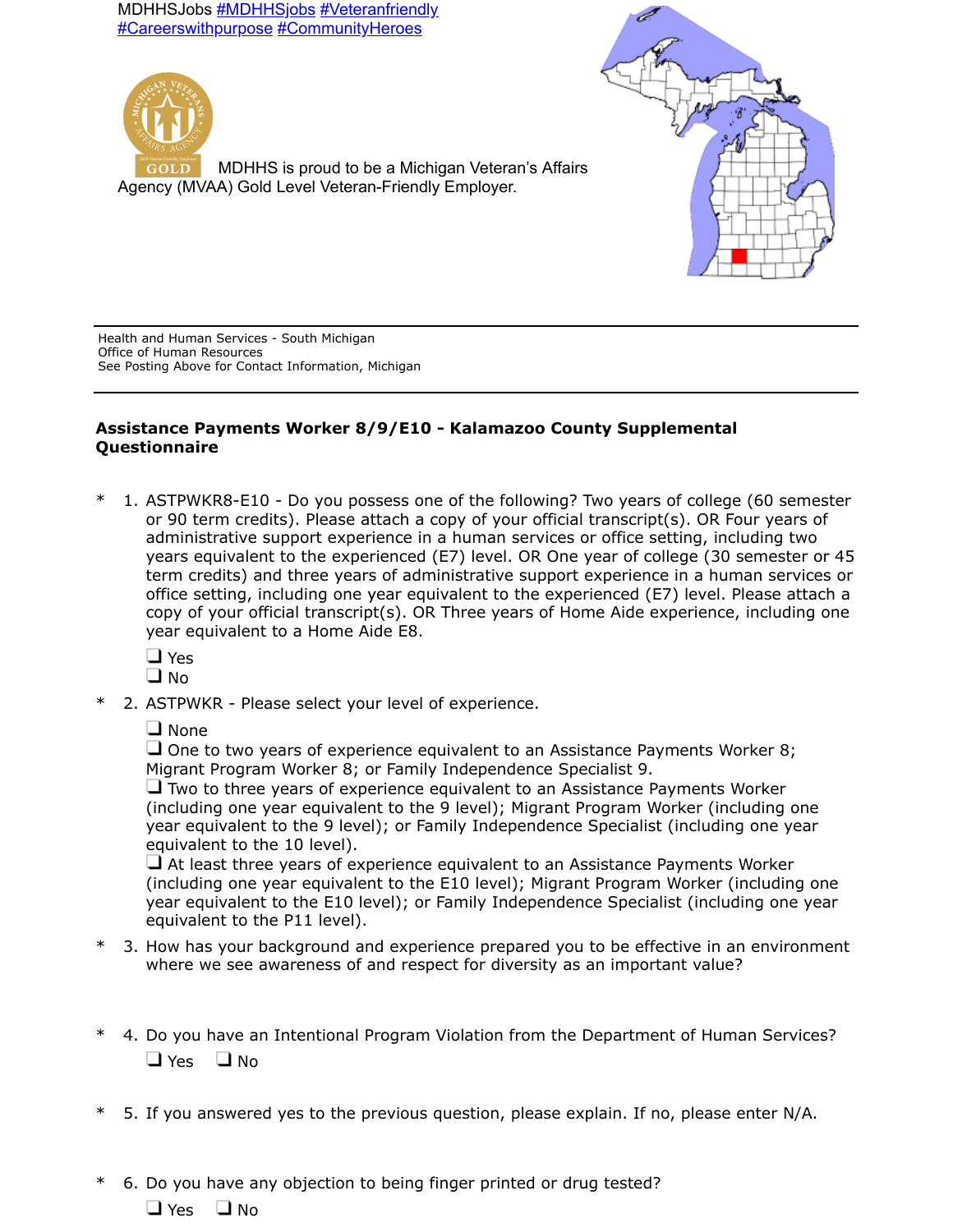- \* 7. \*\* Please select from the options below: (Please note, actions that have been expunged, written reprimands or formal counseling, and layoff actions need not be reported.)
	- $\Box$  I have been dismissed within the last two years
	- $\Box$  I have resigned in lieu of discipline or dismissal within the last two years
	- $\Box$  I have been suspended without pay within the last two years
	- $\Box$  I have received an unsatisfactory rating in the last two years
	- $\Box$  I certify that none of the above circumstances apply to me
- \* 8. Have you ever been convicted of a felony?

 $\Box$  Yes  $\Box$  No

- \* 9. Have you ever been convicted of a misdemeanor?
	- $\Box$  Yes  $\Box$  No
- \* 10. If you answered "yes" to the previous question, which misdemeanor best fits your situation? If you marked "no" on the previous question, please check None.
	- $\Box$  DUI
	- $\square$  Embezzlement
	- $\Box$  Retail Fraud
	- $\Box$  Traffic Violation resulting in a misdemeanor conviction
	- Abuse or neglect
	- **H** Minor in Possession
	- $\Box$  Breaking and Entering
	- **Example 3 Assault or Domestic Violence**
	- Other Not listed
	- $\square$  None
- \* 11. Do you possess a valid driver's license?
	- □ Yes
	- $\Box$  No.
- \* 12. If you answered yes to the previous question, list the issuing state, license number, and expiration date. If you do not have a valid license, type N/A.
- \* 13. Do you have an associate's degree or higher? (Please attach a copy of college transcript. Applicants who fail to do so may be screened out).
	- **D** Yes
	- $\Box$  No
- \* 14. Do you possess a Bachelor's degree in any major? (Please attach a copy of your college transcript. Applicants who fail to do so may be screened out).
	- □ Yes
	- $\Box$  No
- \* 15. How many years experience do you possess navigating between different programs or applications (such as Microsoft Office and/or automated systems) and obtaining and processing the necessary information? (if you possess this experience, you must document in your application materials to allow for accurate screening).

 $\Box$  More than five years

- $\Box$  3-5 years
- $\Box$  1-3 years
- $\Box$  Less than one year
- $\Box$  None
- \* 16. How many years of experience do you possess where part of your daily duties involves dealing with customers to obtain detailed information either on the phone or in person? (If you possess this experience, you must document in your application materials to allow for accurate screening).
	- $\Box$  More than five years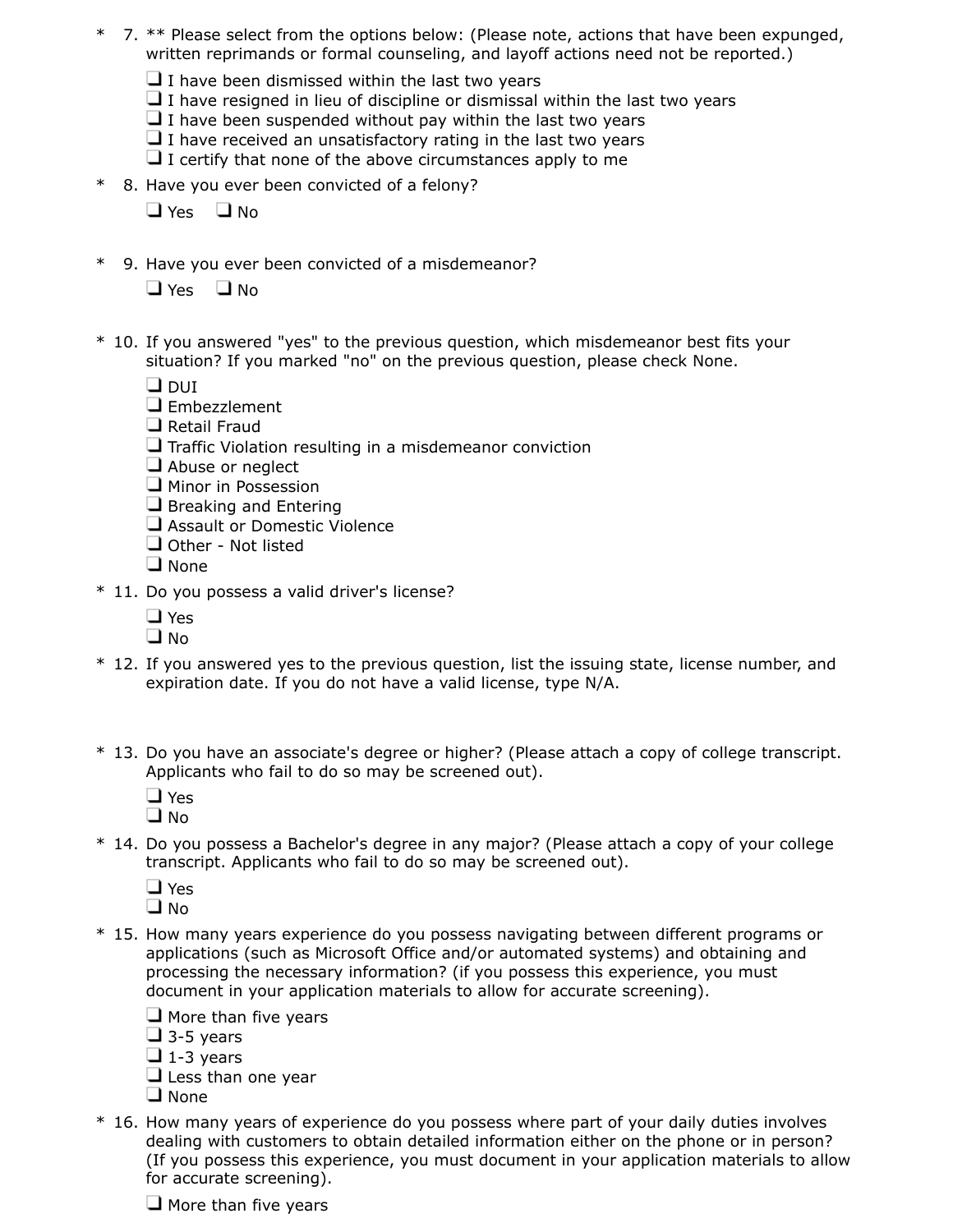- $\Box$  3-5 years
- $\Box$  1-3 years
- $\Box$  Less than one year
- **Q** None
- \* 17. How many years of administrative support experience do you possess working in an office setting? (ie: work where the principal duties and responsibilities involve office support work in such areas as answering telephones, customer and staff support, word processing, data production, database and file maintenance, performing calculations and secretarial office coordination).
	- $\Box$  More than five years
	- $\Box$  3-5 years
	- $\Box$  1-3 years
	- $\Box$  Less than one year
	- $\Box$  None
- \* 18. How many years of experience do you possess determing eligibility of benefits? (If you possess you must document in your application materials to allow for accurate screening).
	- $\Box$  More than five years
	- $\Box$  3-5 years
	- $\Box$  1-3 years
	- $\Box$  Less than one year
	- $\Box$  None
- \* 19. How many years of experience do you possess in computer data entry and retrieval? (If you possess, you must document in your application materials to allow for accurate screening.)
	- $\Box$  More than five years
	- $\Box$  3-5 years
	- $\Box$  1-3 years
	- $\Box$  Less than one year
	- $\Box$  None
- \* 20. How many years of experience do you possess working with a population who may be volatile? (If you possess, you must document in your application materials to allow for accurate screening.)
	- $\Box$  More than five years
	- $\Box$  3-5 years
	- $\Box$  1-3 years
	- $\Box$  Less than one year
	- □ None
- \* 21. How many years of experience do you possess interviewing or questioning customers to solicit pertinent information in order to provide certain services? (If you possess, you must document in your application materials to allow for accurate screening.)
	- $\Box$  More than five years
	- $\Box$  3-5 years
	- $\Box$  1-3 years
	- $\Box$  Less than one year
	- $\Box$  None
- \* 22. How many years of experience do you possess in a job that requires strong production skills to keep large volumes of paperwork moving through a process quickly and accurately? (If you possess, you must document in your application materials to allow for accurate screening.)
	- $\Box$  More than five years
	- $\Box$  3-5 years
	- $\Box$  1-3 years
	- $\Box$  Less than one year
	- $\Box$  None
- \* 23. How many years of experience do you possess in a job that involves having to meet deadlines? (If you possess, you must document in your application materials to allow for accurate screening.)
	- $\Box$  More than five years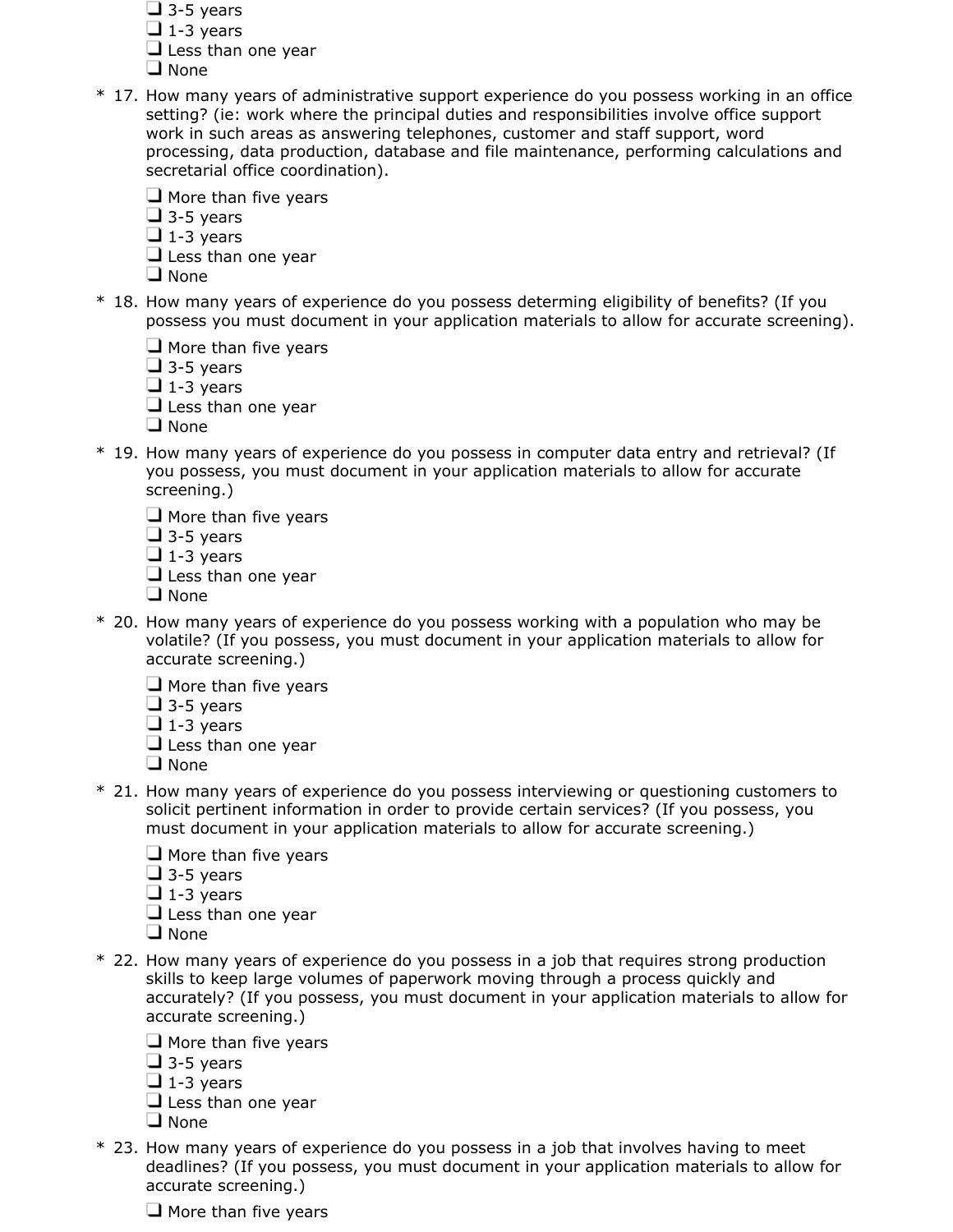- $\Box$  3-5 years
- $\Box$  1-3 years
- $\Box$  Less than one year
- $\Box$  None
- \* 24. From the options below, which accurately describes your current status? (A current state employee works for an actual state department such as the Department of Corrections, the Department of Transportation, etc.)
	- $\Box$  A current Department of Health and Human Services (DHHS) employee
	- $\Box$  A Department of Health and Human Services (DHHS) employee in layoff status
	- $\Box$  A current State of Michigan (non-DHHS) employee
	- $\Box$  A State of Michigan (non-DHHS) employee in layoff status
	- $\Box$  None of the above
- \* 25. Are you currently in a position at DHHS that is represented by the UAW Local 6000? (Services Specialists, FIS, or APW)

 $\Box$  Yes  $\Box$  No

\* 26. Are you a current MDHHS employee classified as an Assistance Payments Worker interested in moving to the same class and level at this location?

 $\Box$  Yes  $\Box$  No

\* 27. Do you read, write and speak Arabic Fluently? (you may be required to translate a document in the interview process)

 $\Box$  Yes  $\Box$  No

\* 28. Do you read, write and speak Spanish Fluently? (you may be required to translate a document in the interview process).

 $\Box$  Yes  $\Box$  No

\* 29. Did you attach a cover letter and a copy of your résumé to your application? (Failure to do so may result in your application being screened out.)

 $\Box$  Yes  $\Box$  No

\* 30. Did you attach a copy of an official college/university transcript to your application? (Failure to do so may result in your application being screened out.)

 $\Box$  Yes  $\Box$  No

- \* 31. How did you hear about this job posting?
	- □ Internet
	- $\Box$  Friends
	- **Q** Career Fair
	- $\Box$  College Informational Session
	- $\Box$  MiTalent
	- □ LinkedIn
	- Career Builders
	- Indeed
	- $\Box$  Other
- \* 32. If you attended a specific career fair and/or college informational session, please check the appropriate boxes.
	- $\Box$  Michigan State University
	- $\Box$  Western Michigan University
	- $\Box$  Oakland University
	- $\Box$  University of Detroit Mercy
	- $\Box$  Eastern Michigan University
	- **H** Marygrove College
	- $\Box$  GrandValley State University